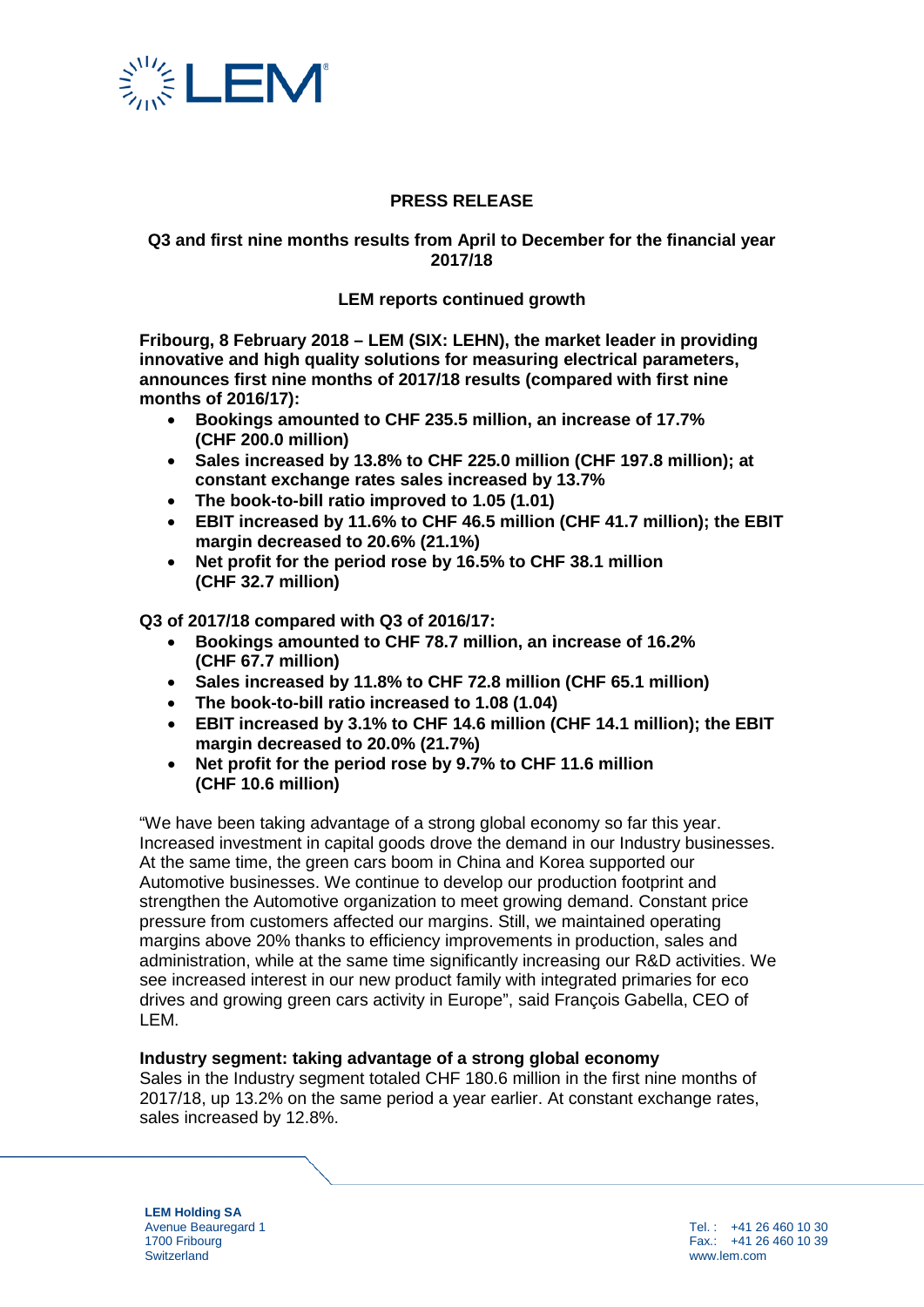

The strong global economic environment supported all Industry businesses. Sales grew by 21% in China, by 10% in Asia excluding China and by 12% in Europe. Sales performance in North America was mixed (-2%) due to strong drives business but weaker renewables business in the US.

EBIT increased from CHF 32.4 million for the first nine months of 2016/17 to CHF 37.3 million in 2017/18. The EBIT margin increased from 20.3% to 20.6%.

- Sales in the drives & welding business grew by 9% compared with the first nine months of 2016/17. Sales growth was strongest in China, Japan and Germany. Growth was driven by strong demand from automation and robotics industries.
- Sales in the renewable energies & power supplies business increased by 16% on the first nine months of 2016/17. Continued demand from solar energy in China and Europe supported the performance. The Solar business in the US remains weak due to inverter manufacturers moving away from the US to Europe and Asia.
- LEM's traction business grew by 22%. The Company achieved strong sales with light rail and locomotive projects in India and China, track-side projects (safety and maintenance) in Europe and China and energy metering in Europe.
- Sales in the project-driven high-precision business were up by 4%. Activity in China slowed, with no repeat of last year's HVDC projects. The test & measurement market picked up, mainly driven by higher demand for green cars test benches.

**Automotive segment: green cars business continues on its growth path** Sales in the Automotive segment for the first nine months of 2017/18 reached CHF 44.4 million, up 16.1% on the same period of 2016/17. At constant exchange rates, sales increased by 17.4%. Strong green cars growth in all regions contrasted with a declining US conventional cars business.

LEM is constantly increasing manufacturing capacities to meet increasing demand as well as its R&D, marketing and sales resources worldwide to seize emerging opportunities. LEM expects increasing competitive pressure as the growing green cars market attracts players inside and outside the Automotive industry.

EBIT for the first nine months of 2017/18 remained stable at CHF 9.2 million.

- LEM benefitted from the power train electrification trend in the global car industry. Sales in the green cars business increased by 70% on the previous year. Growth was driven by the Company's strong market position in the fast growing Chinese and Korean markets. LEM now sees a strong commitment from large car manufacturers in Europe and the US to launch new electric or hybrid-electric vehicle platforms.
- In the conventional cars business, sales decreased as expected by 17%. LEM experienced a weaker US business due the ongoing technological shift.

**LEM Holding SA** Avenue Beauregard 1 1700 Fribourg **Switzerland**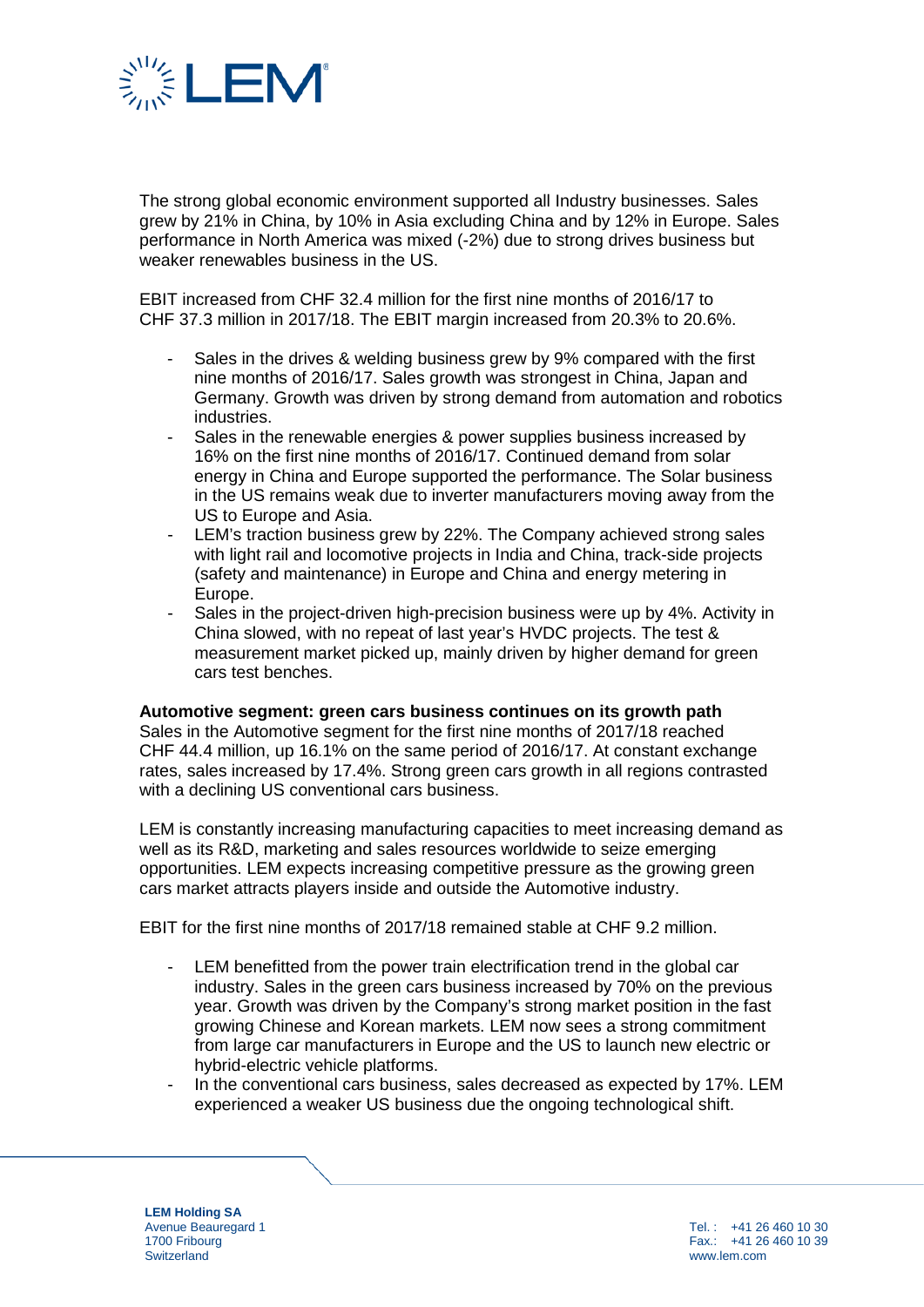

# **Outlook**

Management expects the positive global economic environment to remain a supporting factor. The green cars business is set to remain strong, but volatile development is to be expected as this business has not yet reached maturity.

With the increasing share of sales in China (35% of Group sales), LEM expects a stronger seasonal impact in its fourth financial quarter (Chinese New Year).

For the full financial year 2017/18, LEM forecasts sales of CHF 290 to 300 million compared with CHF 264.5 million for full-year 2016/17. LEM expects the EBIT margin to come in at around 20%.

#### **Media, investors and analyst conference call and webcast**

François Gabella, CEO, and Andrea Borla, CFO, will provide a detailed presentation of the Q3 and first nine months of 2017/18 results today at 10:00 CET at a media, investors and analyst conference call.

Dial in details are: +41 (0)58 310 50 00 Switzerland & Europe +44 (0)207 107 0613 UK  $+1$  (1)631 570 56 13

The conference call will simultaneously be webcast. Please follow the instructions in the following link:<http://services.choruscall.eu/links/lem180208.html> The link to the webcast and the presentation slides are available on the LEM website [\(www.lem.com\)](http://www.lem.com/), where the webcast will later be archived.

#### **Financial calendar**

| The financial year runs from 1 April to 31 March |                                                     |
|--------------------------------------------------|-----------------------------------------------------|
| 23 May 2018                                      | Year-end results 2017/18                            |
| 28 June 2018                                     | Annual General Meeting of Shareholders for the year |
|                                                  | 2017/18                                             |
| 3 July 2018                                      | Dividend ex-date                                    |
| 5 July 2018                                      | Dividend payment date                               |

#### **LEM – At the heart of power electronics**

LEM is the market leader in providing innovative and high quality solutions for measuring electrical parameters. Its core products - current and voltage transducers are used in a broad range of applications in drives & welding, renewable energies & power supplies, traction, high precision, conventional and green cars businesses. LEM's strategy is to exploit the intrinsic strengths of its core business, and to develop opportunities in existing and new markets with new applications. LEM is a mid-size, global company with approximately 1'520 employees worldwide. It has production plants in Beijing (China), Geneva (Switzerland), Sofia (Bulgaria) and Tokyo (Japan), and a dedicated R&D Center in Lyon (France). With regional sales offices near its customers' locations, the Company is able to offer a seamless service around the

**LEM Holding SA** Avenue Beauregard 1 1700 Fribourg **Switzerland**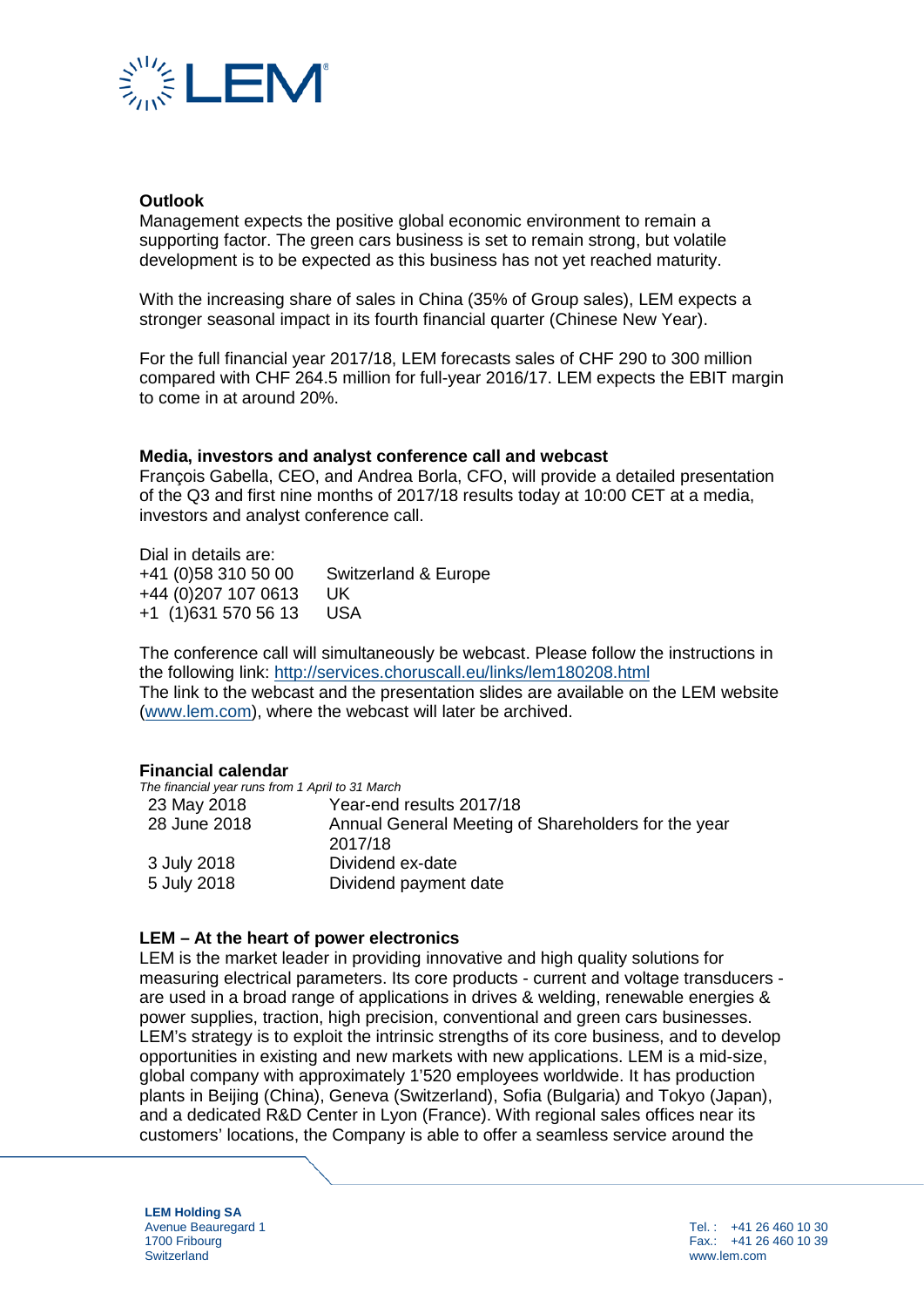

globe. LEM has been listed on the SIX Swiss Exchange since 1986; the company's ticker symbol is LEHN. [www.lem.com](http://www.lem.com/)

# **For further information please contact**

Andrea Borla (CFO) Phone: +41 22 706 1250 Email: [investor@lem.com](mailto:investor@lem.com)

# **Appendix:**

# **Key figures**

| In CHF millions    | 2016/17        |                |                | 2017/18 |      |                | Change         |          |              |
|--------------------|----------------|----------------|----------------|---------|------|----------------|----------------|----------|--------------|
|                    |                |                |                |         |      |                |                |          |              |
| Orders received    | Q1             | Q2             | Q3             | Q4      | Q1   | Q2             | Q <sub>3</sub> | Q3 to Q3 | $Q3$ to $Q2$ |
| Industry segment   | 52.7           | 53.5           | 55.4           | 58.1    | 63.9 | 58.7           | 63.1           | $+13.8%$ | $+7.5%$      |
| Automotive segment | 12.5           | 13.6           | 12.3           | 13.0    | 14.8 | 19.4           | 15.6           | $+27.1%$ | $-19.6%$     |
| <b>Total LEM</b>   | 65.2           | 67.1           | 67.7           | 71.2    | 78.8 | 78.0           | 78.7           | $+16.2%$ | $+0.8%$      |
|                    |                |                |                |         |      |                |                |          |              |
| Book-to-bill ratio | Q1             | Q2             | Q <sub>3</sub> | Q4      | Q1   | Q2             | Q <sub>3</sub> | Q3 to Q3 | $Q3$ to $Q2$ |
| Industry segment   | 0.96           | 1.03           | 1.06           | 1.06    | 1.02 | 0.96           | 1.11           | $+5.0%$  | $+15.4%$     |
| Automotive segment | 1.05           | 1.00           | 0.97           | 1.09    | 1.11 | 1.27           | 0.98           | $+0.9%$  | $-22.9%$     |
| <b>Total LEM</b>   | 0.97           | 1.02           | 1.04           | 1.07    | 1.04 | 1.02           | 1.08           | $+4.0%$  | $+5.6%$      |
|                    |                |                |                |         |      |                |                |          |              |
| <b>Sales</b>       | Q <sub>1</sub> | Q2             | Q3             | Q4      | Q1   | Q2             | Q <sub>3</sub> | Q3 to Q3 | Q3 to Q2     |
| Industry segment   | 54.9           | 52.1           | 52.5           | 54.8    | 62.6 | 61.1           | 56.9           | $+8.4%$  | $-6.8%$      |
| Automotive segment | 12.0           | 13.6           | 12.6           | 12.0    | 13.3 | 15.2           | 15.9           | $+25.9%$ | $+4.3%$      |
| <b>Total LEM</b>   | 66.9           | 65.7           | 65.1           | 66.8    | 75.9 | 76.3           | 72.8           | $+11.8%$ | $-4.6%$      |
|                    |                |                |                |         |      |                |                |          |              |
| <b>EBIT</b>        | Q1             | Q <sub>2</sub> | Q <sub>3</sub> | Q4      | Q1   | Q <sub>2</sub> | Q <sub>3</sub> | Q3 to Q3 | Q3 to Q2     |
| Industry segment   | 10.6           | 10.4           | 11.4           | 11.5    | 13.3 | 12.6           | 11.3           | $-0.7%$  | $-10.2%$     |
| Automotive segment | 2.8            | 3.7            | 2.7            | 2.6     | 2.7  | 3.3            | 3.3            | $+19.2%$ | $-0.5%$      |
| <b>Total LEM</b>   | 13.4           | 14.1           | 14.1           | 14.1    | 16.0 | 15.9           | 14.6           | $+3.1%$  | $-8.2%$      |